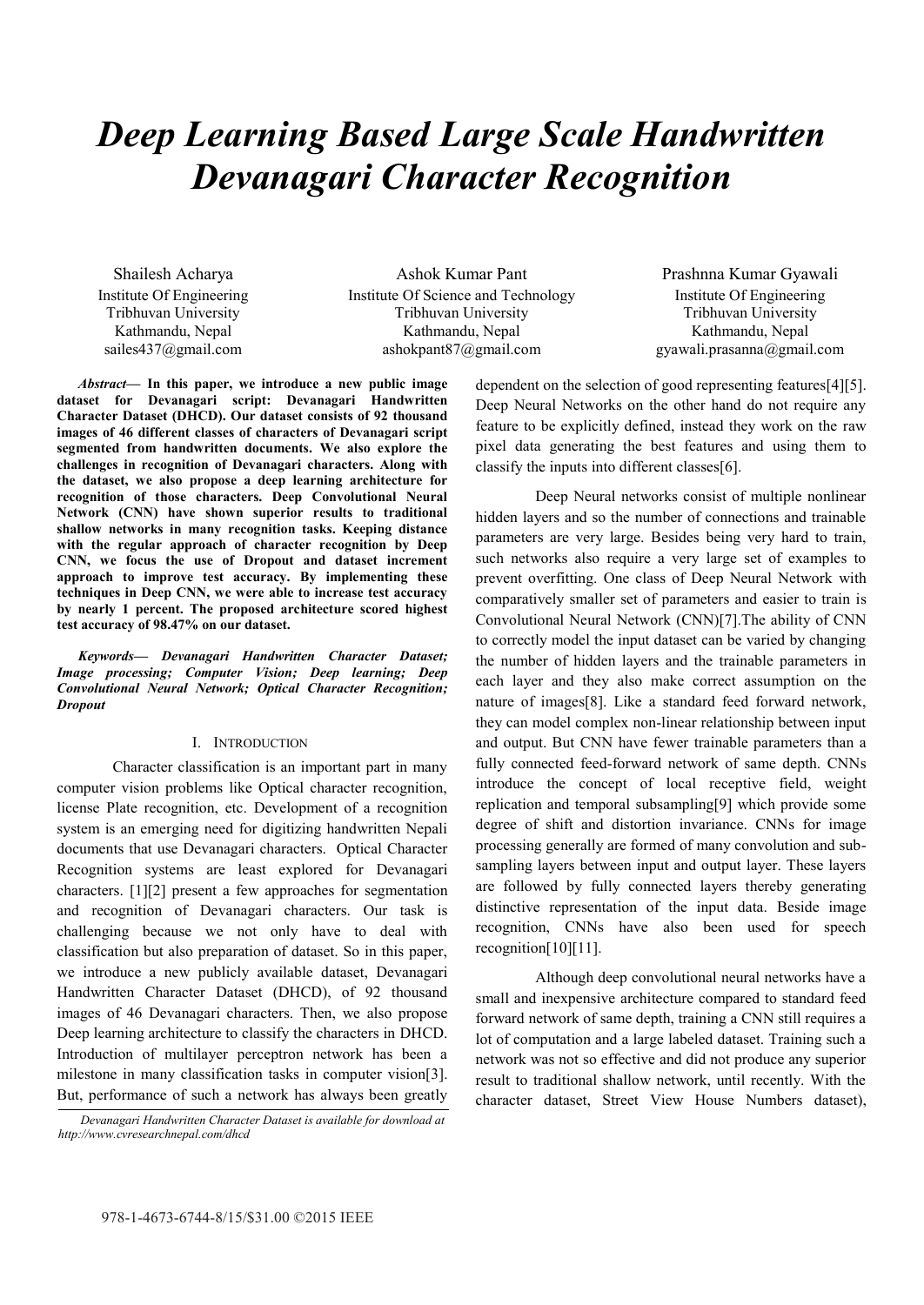development of state of the art GPU and introduction of unsupervised pre-training phase, CNNs have at present proven to surpass traditional feed forward network in a number of classification tasks. In CNNs, initializing the weight randomly and applying gradient descent and back propagation to update the weights seem to generate poorer solution for a deep network<sup>[12]</sup>. So, generally, greedy layer wise unsupervised pre-training is applied prior to supervised training. Why such unsupervised training helps is investigated in [13].

## II. SYSTEM OVERVIEW

The complete flow diagram of dataset preparation and character classification is presented in *Fig. 1*. Dataset preparation phase can be divided into three subsystems; character extraction, preprocessing and separation of Training and Testing set. Character extraction deals with scanning handwritten documents, cropping individual characters and labeling them. Preprocessing subsystem deals with preprocessing on the character images and the last subsystem randomly splits the dataset into training and test set. Detailed description on preprocessing and dataset preparation is presented under the subheading "DHCD Preparation". Character classification phase includes training and testing on dataset. CNN-trainer is run on the Training set and the accuracy of the trained model is tested using Testing set of DHCD.

# III. DEVANAGARI HANDWRITTEN CHARACTER DATASET

## *A. Script*

Devanagari is part of the Brahmic family of scripts of Nepal, India, Tibet, and South-East Asia[14]. The script is used to write Nepali, Hindi, Marathi and similar other languages of South and East Asia. The Nepalese writing system adopted from Devanagari script consists of 12 vowels, 36 base forms of consonant, 10 numeral characters and some special characters. Consonant characters are shown in table 1, vowel characters in table 2 and Numeral characters in table 3.

| Table 1. |  | Base form of Consonant Characters |  |
|----------|--|-----------------------------------|--|
|          |  |                                   |  |

| Table 1.<br>Base form of Consonant Characters |   |   |   |  |   |   |   |     |   |  |
|-----------------------------------------------|---|---|---|--|---|---|---|-----|---|--|
| е                                             |   |   | ङ |  | छ | আ |   | ञ   |   |  |
| ढ                                             | ण | त | थ |  | ध |   |   |     |   |  |
|                                               |   | ભ | ਰ |  |   | श | ह | श्ल | র |  |

| Table 2. Vowel Characters   |   |  |  |  |   |   |   |   |  |    |     |
|-----------------------------|---|--|--|--|---|---|---|---|--|----|-----|
| अ                           |   |  |  |  | ऊ | π |   | आ |  | अं | 3I: |
| Table 3. Numeral Characters |   |  |  |  |   |   |   |   |  |    |     |
|                             | Ω |  |  |  | ४ |   | ε | ७ |  |    |     |

Moreover, all 36 consonants could be wrapped with the vowels generating 12 other derived forms for each branch of consonant character. One such example for प is shown in table 4.

Table 4. Derived forms of Consonant प when wrapped with vowels

|--|

Also there are some additional special characters in the script. Among all these characters, Devanagari Handwritten Character Dataset is for base form of 36 consonant and 10 numeral characters. It consists of total of 92 thousand images, 2 thousand images for each character.

### *B. DHCD Preparation*

The 92 thousand images of DHCD were generated by imaging the characters written by many individuals resulting wide variation in the way each character is written. We scanned hundreds of handwritten documents of different writers and cropped each character manually. Each image in the dataset is unique. The Dataset is randomly split into Training (85 %) and Testing set(15 %). Training set consists of 78,200 images and the Testing set consists of remaining 13,800 images. Each image is 32x32 pixels and the actual character is centered within 28x28 pixels. Padding of 0 valued 2 pixels was done on all four sides to make this increment in image size. The cropped images were preprocessed before padding. Initially, the images were applied gray-scale conversion. After this the intensity of the pixels were inverted making the character white on dark background. To make background uniform for all the images, we suppressed the background to 0 value pixel.

### *C. Challenges in DHCD*

There are many pairs of characters in Devanagari script, contained in DHCD that has similar structure differentiating each with structures like dots, horizontal line etc. Some of the examples are illustrated in table 5.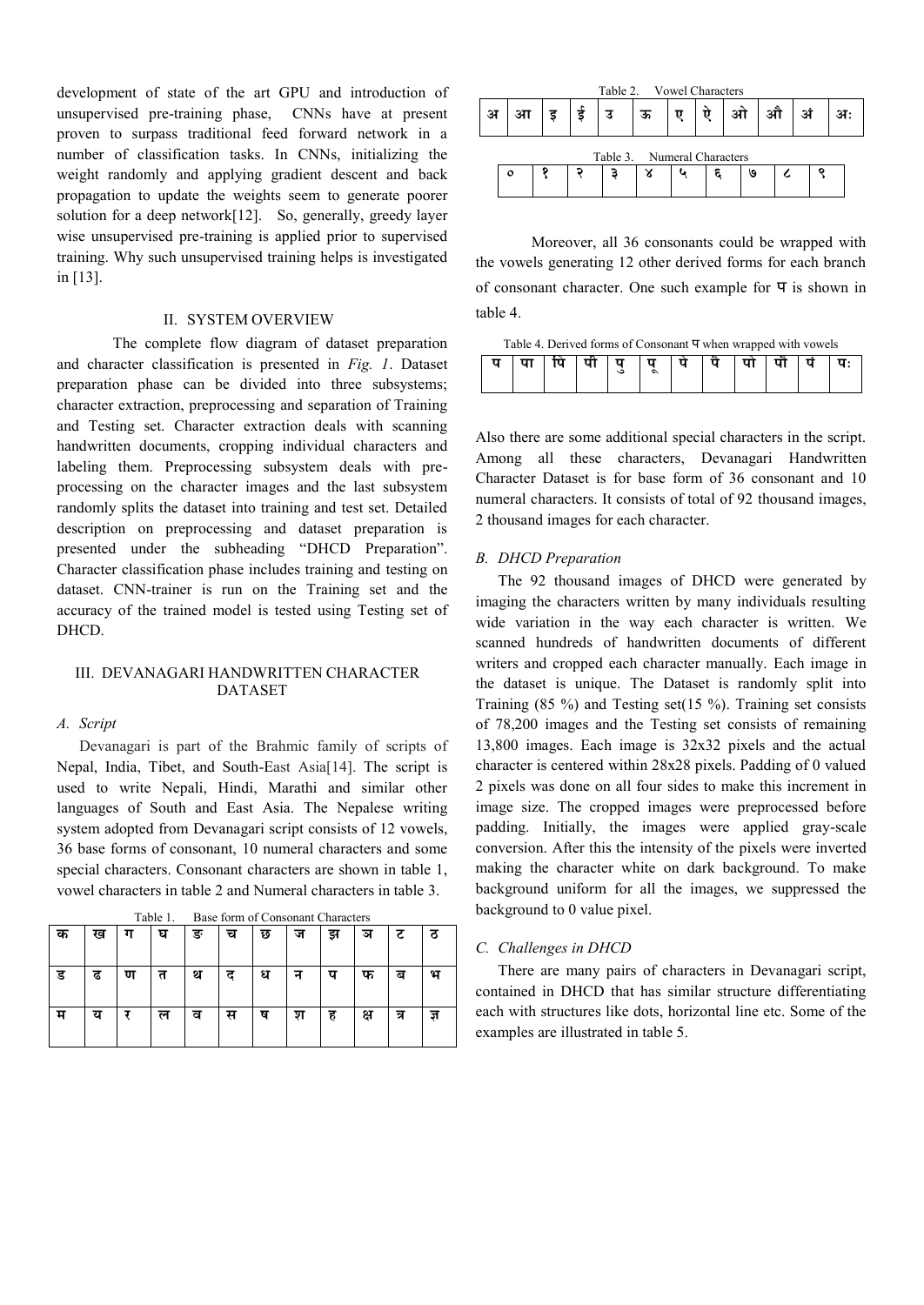

Fig. 1. General Flow Diagram of Dataset preparation and Character classification

| Table 5. Structural formation of characters |    |                                                                         |  |  |  |  |  |  |
|---------------------------------------------|----|-------------------------------------------------------------------------|--|--|--|--|--|--|
| छ                                           | ε  | Difference being horizontal line at top.                                |  |  |  |  |  |  |
| ड                                           | ्ङ | Difference being presence of single dot on<br>right side                |  |  |  |  |  |  |
|                                             | ढ  | Difference being presence of small circle and<br>small down stroke line |  |  |  |  |  |  |

The problem becomes more intense due to the way people write the characters. Similar scenario was seen when we collected the data for DHCD. Two such examples are shown in table 6.

| Table 6. Different characters written similarly |  |  |    |  |  |  |  |  |
|-------------------------------------------------|--|--|----|--|--|--|--|--|
|                                                 |  |  |    |  |  |  |  |  |
|                                                 |  |  | ۴Т |  |  |  |  |  |

## IV. CHARACTER RECOGNITION

## *A. Convolutional Neural Network*

A simple Convolutional Neural Network similar to the one used in our recognition system is shown in *Fig* 2. The input

layer consists of the raw pixel values from the 32X32 grayscale image and has no trainable parameters. The first convolution layer(C1) has 4 feature maps with 784 units/neurons each(28 x 28). Each feature map is shown in figure as 2D planes and they have different set of weights. All the units in a feature map share the same set of weights and so they are activated by the same features at different locations. This weight sharing not only provides invariance to local shift in feature position but also reduces the true number of trainable parameters at each layer. Each unit in a layer receives its input from a small neighborhood at same position of previous layer. So the number of trainable weights associated with each unit in a convolutional layer depends on the chosen size of the neighborhood of previous layer mapped to that unit. Since all the units are activated only from the input taken from a local neighborhood they detect local features such as corners, edges, end-points. This concept of local receptive field is inspired from study of the, locally sensitive orientation selective, neurons in the cats visual system by Hubel and Wiesel.

For a 5x5 kernel as shown in *Fig. 2.* the number of input weights for each unit is 25. In addition the units also have a trainable bias. The total number of units in a layer depends upon the size of kernel in the previous layer and overlap between the kernels.

The convolutional layer is followed by a subsampling/pooling(S1) layer. Sub sampling layer reduces the resolution of the feature map from convolution layer by averaging the features in the neighborhood or pooling for a maximum value. Because the exact position of features vary for different images of the same character, it is more desirable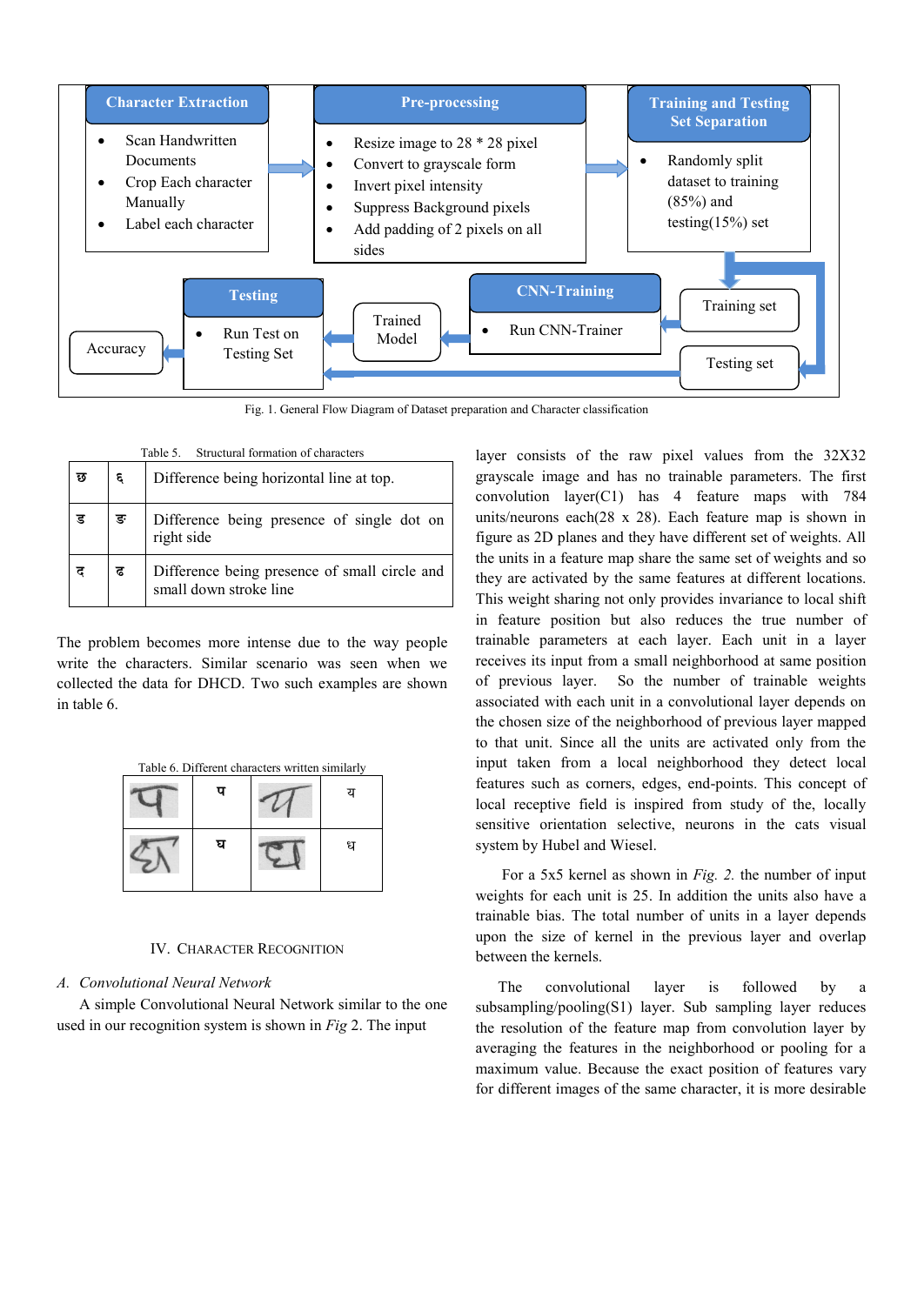

Fig. 2. Convolutional Neural Network

that the system does not learn the absolute position of feature but instead learn the relative position among the features. The pooling layer helps achieve this goal and makes the classifier more immune to shift and distortion. It aggregates the information within a set of small local regions and produces a pooled feature map as output. The number of units in a pooling layer thus depends upon the local region of the previous convolution layer feeding input to the units in pooling layer. So for a non overlapping scheme and a 2X2 region from previous layer connected to units in pooling layer the dimension of feature maps reduce to half of the convolution layer. The max pooling method checks for the maximum value on its local receptive field, multiplies it by a trainable coefficient, adds a trainable bias and generates output.

The second convolution layer(C2) follows this subsampling layer. Each feature map in C2 layer is generated by taking input from S1. The units in C2 get their input from the 5x5 neighborhood at identical position of some layers in S1 and not all. The reason for not connecting C2 feature maps to all feature maps of S1 layer is to reduce the total number of trainable parameters and, this also introduces randomness in providing input to different feature maps with the assumption that this will help them to learn complementary features with one another. The output of this convolution layer is subsampled, convolved and forwarded to fully connected layer. From this point we obtain a 1D feature vector. The fully connected layers model the input by applying nonlinearity like in a traditional feed-forward network. The type of non-linearity used is Rectified Linear Unit (ReLU) non linearity given as  $f(x) = max(0, x)$ . The reason for using it instead of the widely popular non-linear functions like  $f(x) =$  $tanh(x)$  and  $f(x) = (1 + e^{-x})^{-1}$  is because training with gradientdescent is comparatively much faster for ReLU than the other non-linearities[15].

The depth of the network and the size of different layers to be used depends greatly on the dataset and the problem domain. Furthermore, the number of feature maps in a layer, the size of the kernel on each layer and the choice of non-

overlapping or overlapping kernel and the extent of overlap also produces different results. So, in our case we tested different architectures by varying these parameters and presented results of the architecture producing the highest accuracy on the test data set. The result of the tests are summarized on the Experimental setting and results section.

## *B. Overfitting in Deep Network*

The large and deep architecture of Deep CNN with large bank of trainable parameters make it susceptible to overfitting. While training deep networks, it is very difficult to find optimal hyper parameters of the functions that share the parameters. These networks being large require large amount of training data. The available dataset in DHCD may not be sufficient to train a network of this size. Given below are some approaches we used to prevent our model from overfitting.

#### *1) Dataset Increment*

During training, the number of images we trained on is much larger than the original number in DHCD Training set. Each image in training set was cropped using window of size 30x30 from the four corners and at the center generating five unique images. The position of actual character being at the center of the image in training set ensures it is contained in all five images but at different position. This technique not only increases the dataset for training but also trains the model to account for possible shift in position of character within the image. This increased dataset will be referred to as Extended set in coming section.

#### *2) Dropout*

Dropout simply refers to "dropping out units"; units representing both hidden and visible in the deep network. We temporarily remove the random units from the network along with all its inlet and outlet connections. For each training iteration, there will be new lighter network that remains after dropping the random units from the common denser architecture which will be sampled and trained. Each unit is retained with the fixed probability of p independent of other units and we set 0.5 for p, the number being optimal choice for most of the cases. [16]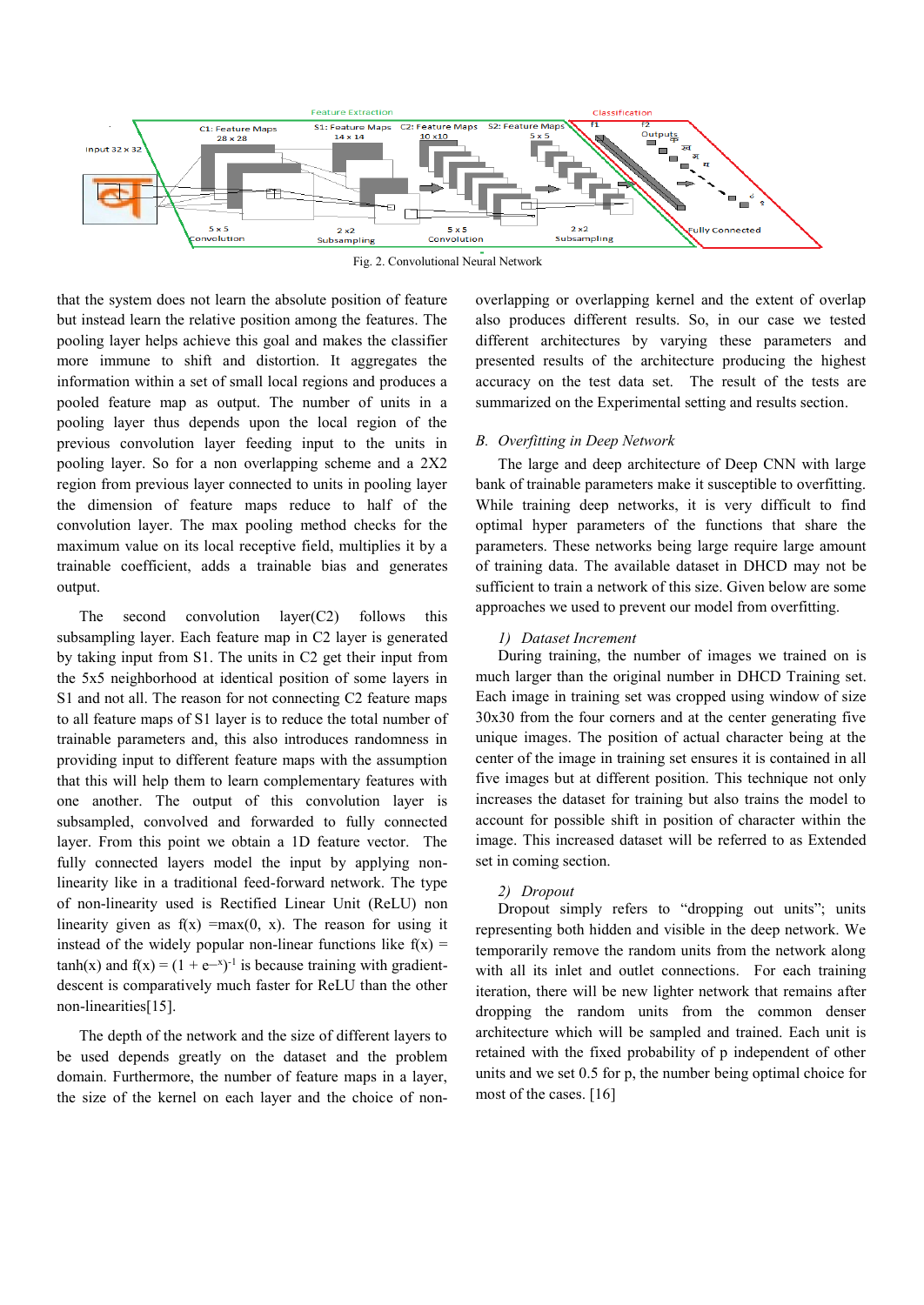#### V. EXPERIMENTAL SETTINGS AND RESULT

We tested the dataset with different architectures by varying depth, width and number of parameters of network. The results of two of those experiments are presented in the coming sections. The first model is very wide and deep and consists of a large number of parameters. It will be referred to as "model A" in the coming section. It consists of three convolution layers and one fully connected layer. The sequence of the layers in model A is shown in *Fig 3.***,** where C is a convolution layer, R is a Rectified Linear Unit Layer, N is Normalization layer implementing Local Response Normalization, P is pooling layer implementing max pooling, D is the Dropout layer, FC is the Fully Connected Layer, A is accuracy layer for test set and SL is the Softmax Loss layer that computes multinomial logistic loss of the softmax of its input. The second model is derived from the lenet family. It has a shallower architecture and consists of fewer number of parameters than model A .It will be referred to as "model B" in the coming section. It consists of two convolutional layers followed by two fully connected layers. The sequences of layers in model B is shown in *Fig 4.* where each notation holds similar meaning as discussed for model A.

In all cases, Convolution is implemented with overlapping Filter(Kernel) of Size 5\*5 and stride 1 on both direction. Pooling is implemented with a non-overlapping Filter of size 2\*2 and stride 2 on both directions. Local response Normalization is achieved by dividing each input value by the following expression

$$
(1 + (\alpha/n)\sum x_i^2)^\beta \tag{1}
$$

, where *n* is the size of each local region, and the sum is taken over the region centered at that value. The value of *α*parameter used is 0.001 and *β*-parameter is 0.75.

Our deep neural network was trained on the DHCD as a multi-class classification problem. For both the models, the standard back-propagation on feed-forward net is implemented by stochastic gradient descent (SGD) with momentum of 0.9. The mini-batch size is 200 and the network was trained for 50 epochs. The base learning rate was initialized for all trainable parameters at 0.005 for Model A

and 0.001 for Model B. The learning rate was updated by an inverse function using the following relation

*LearningRate = BLR* × 
$$
(1 + \gamma \times iterations)
$$
<sup>*power*</sup> (2)

, where BLR is the Base Learning Rate and iterations is the number of iterations completed. The value of γ was set to 0.0001 and power was set to 0.75.

The result of training for 50 epoch is presented in *Fig. 5.* Test Accuracy remained nearly constant after 50 epochs. For Model A, Extended Dataset showed superior result in Test Accuracy. So, increasing number of training sample is effective to increase performance of wide and deep network with large bank of parameters. The highest testing accuracy obtained for Model A is 0.98471. For model B, addition of dropout showed better improvement in Test accuracy. However, extending dataset also resulted in slight improvement in Test accuracy. The highest value of Testing Accuracy obtained for this model is 0.982681.

#### VI. FUTURE WORKS

Devanagari Handwritten Character Dataset is confined only to the 36 consonant characters in their base form and 10 numeral characters. However, it is essential in the future to extend the dataset to include all the vowel characters, derived form of consonant characters and special characters as well. The dataset could also be promoted to serve as a new benchmark for evaluation of handwritten character classification. The proposed classification system could be implemented to design a complete handwritten document digitizing system.

#### VII. SUMMARY AND CONCLUSION

We presented a new dataset Devanagari Handwritten Character Dataset which is publicly available for any researcher. It consists 92 thousand images of 46 different characters of Devanagari script. We explored the challenges in classification of characters in Devanagari Dataset. The challenges result due to the fact that the dataset consists of many characters that are visually similar or written in a similar way by most people. Also, In Devanagari script, the base form of consonant characters can be combined with vowels to form additional characters which is not explored in this research.



Fig. 3. Architecture of model A